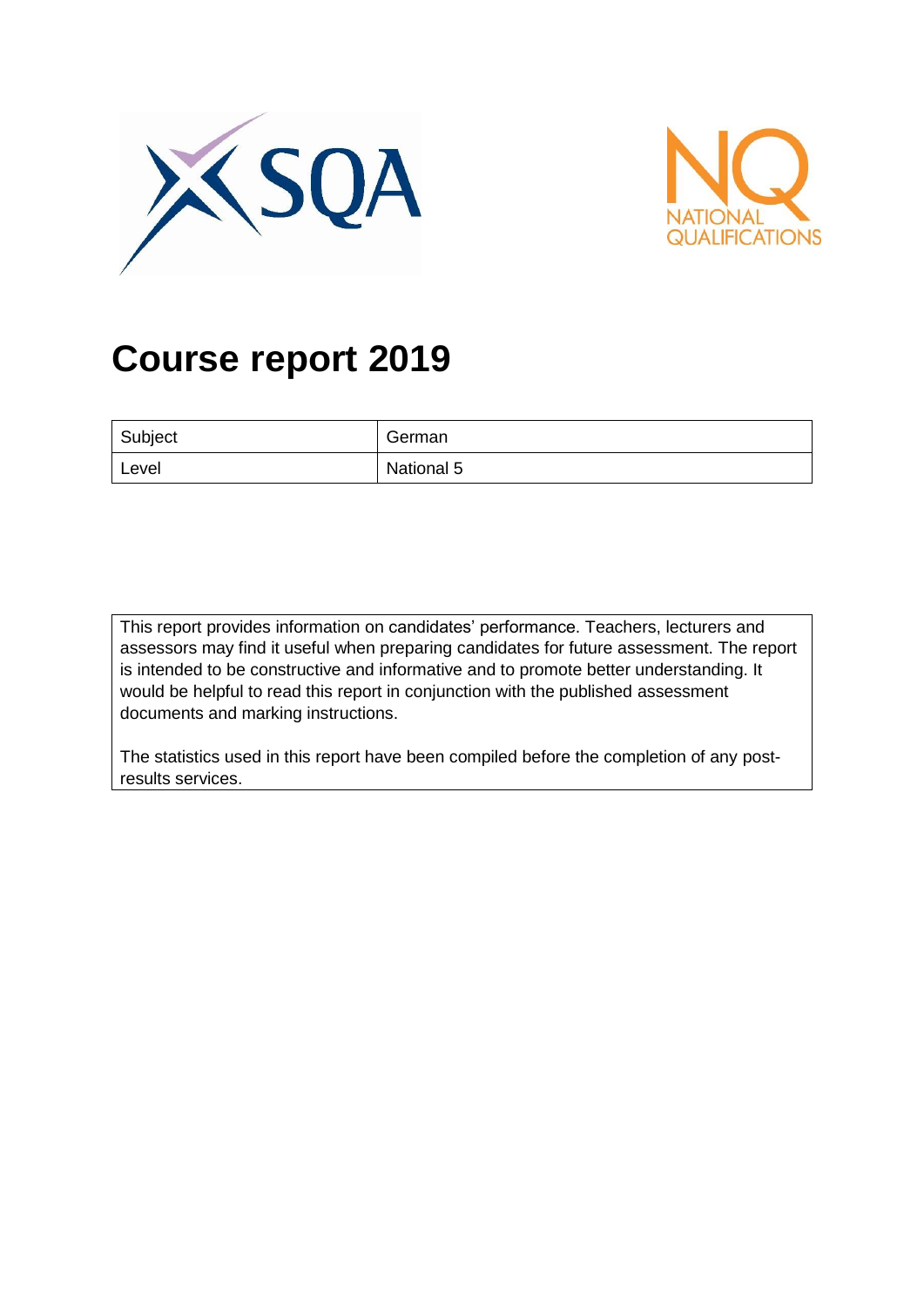## **Section 1: comments on the assessment**

The 2019 National 5 German course assessment performed as expected. The question papers were deemed to be fair and accessible to all candidates. The majority of candidates coped well with the level and were able to complete the exam within the allocated time.

Similar to last year, the grade boundary was increased by 2 marks to take into account the introduction of the assignment–writing, which was common across all modern languages at National 5.

#### **Question paper 1: Reading**

The reading question paper was composed of three texts worth 10 marks on the contexts of society, employability and learning. There were four supported questions. The texts were relevant and interesting which engaged the candidates, given the overall quality of responses. The reading question paper, which was accessible to all candidates, performed as expected while providing the demand and rigour required at National 5 and leading to a range of performances.

Overall, candidates performed well in the reading question paper. There was a full range of performances and some candidates were able to attain full marks in the paper.

Candidates generally performed well throughout, although some candidates did not provide enough detail from the text to access some of the marks. The marking scheme allowed candidates to offer a range of answers to demonstrate their understanding from a range of contexts. Candidates performed consistently across all three reading texts.

There were some no responses, but not an excessive amount and most candidates made an attempt to answer all questions.

From the overall picture, the vast majority of pupils passed this element of course assessment or were close to it, with very few candidates scoring less than 12 marks.

#### **Question paper 1: Writing**

The writing question paper asked candidates to reply to a job advert for a sales assistant at a supermarket in Kiel. The job application required candidates to respond to six bullet points, four of which were predictable and the final two bullet points were unpredictable.

Overall, candidates performed as expected in the writing question paper. There was a full range of performances and a good number of candidates were able to achieve 16 or 20 marks. However, it is worth noting that the number of candidates achieving the higher marks increased significantly and reversed the trend from last year.

Most candidates coped relatively well with the first four bullet points. However, it was clear that a number of candidates did not always understand what they were writing and made errors when writing from memory. Most candidates attempted all six bullet points, but many encountered difficulties in the final two unpredictable bullet points, particularly with using auxiliary and modal verbs which lead to confusion with conjugations and word order.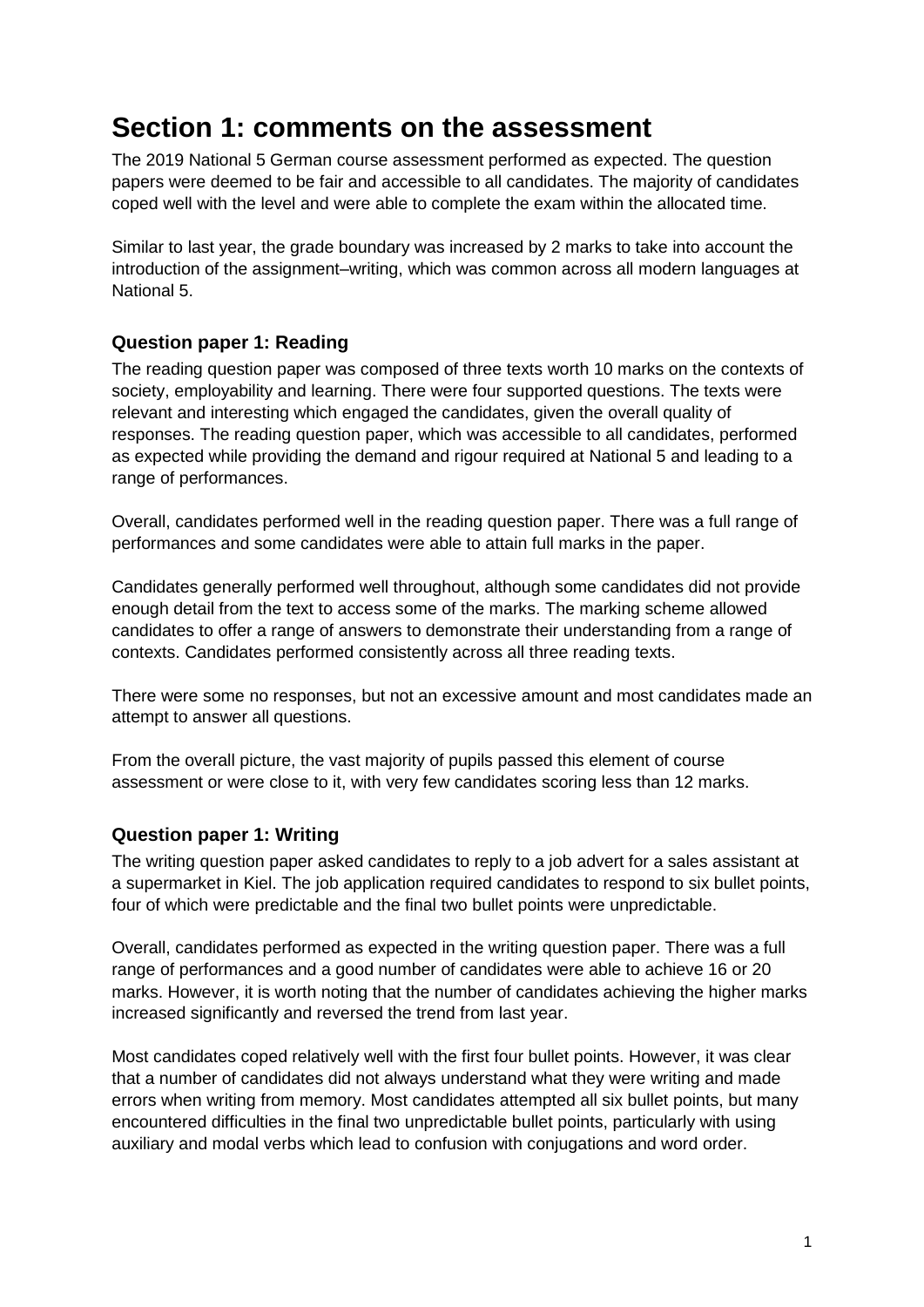Some candidates coped less well with the unpredictable bullet points, particularly number five. Some candidates had excellent responses in bullet points one to four, although it deteriorated significantly in bullet points five and six, indicating that writing spontaneously seemed to be challenging. Lots of candidates kept the final two bullet points simple which worked overall. A number of candidates tried to shoehorn an answer for the final bullet point which had, at best, a tenuous link to the bullet point.

#### **Question paper 2: Listening**

The context of the listening question paper was about learning foreign languages which sampled vocabulary from all contexts. The level of challenge in this paper was slightly more demanding than last year's paper. The paper performed broadly as expected.

Candidates performed as expected in the listening question paper. There was a range of performances and the marking instructions were sufficiently adapted to ensure that candidates could provide a range of answers. There were a range of topics included within the context of the paper which sampled a wide range of vocabulary.

#### **Assignment–writing**

The assignment–writing was introduced last year and candidates were asked to complete a written task of 120–200 words on a topic of their choosing from the contexts of society, learning and culture. This aspect of the course allows for personalisation and choice.

Candidates chose a range of topics appropriate to National 5, for example school, technology, family, healthy living, free-time, holidays and home town. There were a range of performances and candidates generally did very well. Most candidates chose an appropriate title and chose the correct context box.

The assignment allowed for candidates to write about a topic in-depth and it was expected, at this level, that candidates were able to provide opinions and give reasons. Most candidates provided an introduction and a conclusion and most assignments were wellstructured using time phrases, inversion and connectives.

#### **Performance–talking**

In the externally verified sample of performances, the majority of centres used the marking instructions for the presentation and conversation appropriately.

Many centres provided commentaries on candidate performances with specific reference to aspects of the pegged mark commentaries provided in the marking instructions, for example comment on fluency, accuracy and range of vocabulary.

Many centres used the Modern Languages performance assessment record to record commentaries about the sections of each of their candidates' performances.

All centres provided audio recordings of the performances as appropriate to the task. In a minority of audio files, the interlocutor was very clear, while it was difficult to hear the candidate. Centres should be aware that it is vital to hear the candidate clearly throughout the performance.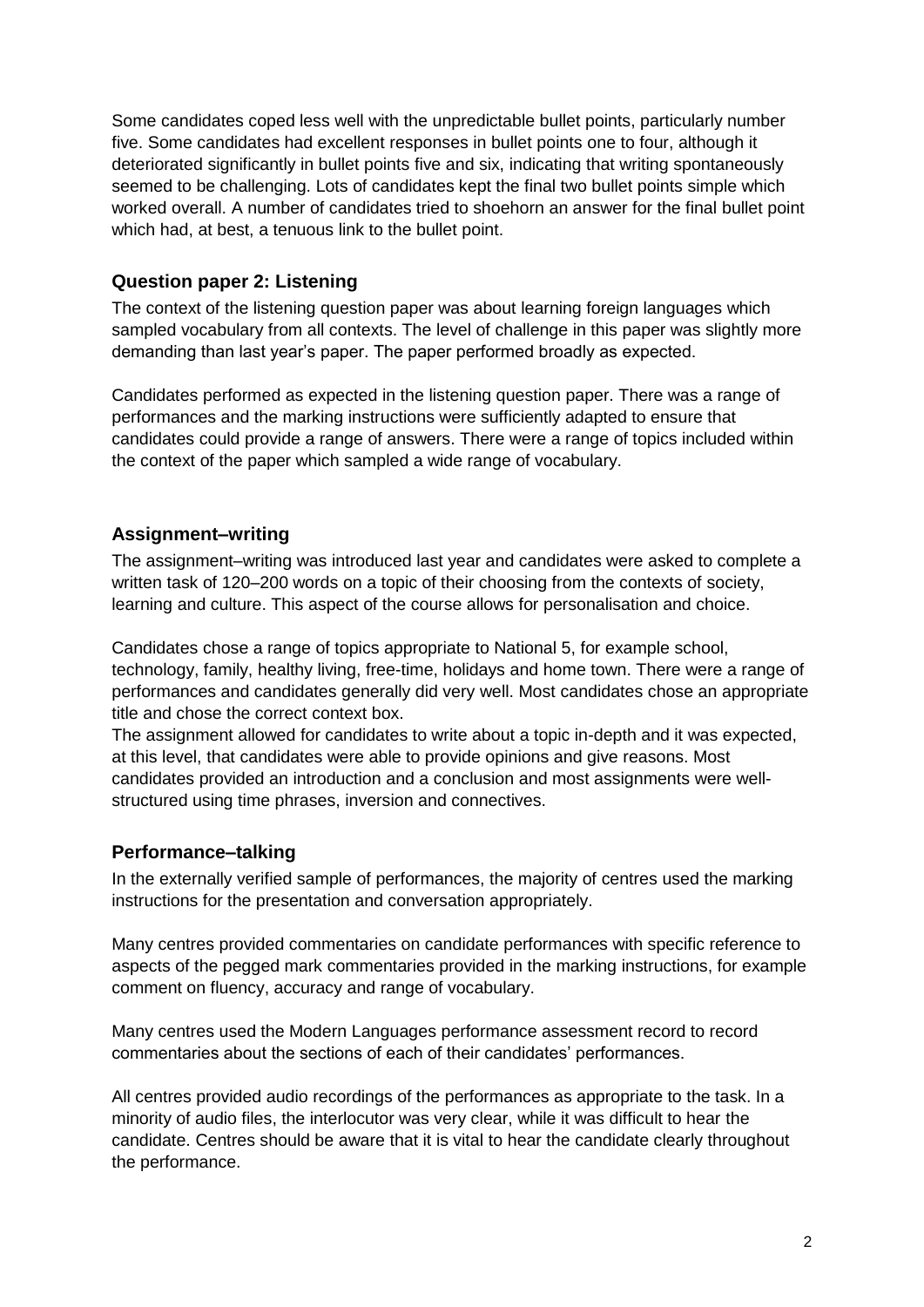## **Section 2: comments on candidate performance**

### **Areas that candidates performed well in**

#### **Question paper 1: Reading**

#### **Text 1 (society)**

Generally, this question was well done. Most candidates coped well with the majority of questions in this first text, providing sufficient detail to gain most of the marks.

Question 1(a): was well done, with most candidates being able to break up the composite noun: street violence.

Question 1(b): was relatively well done, with nearly all candidates achieving at least 1 mark.

Question 1(c)(ii): was particularly well done.

Question 1(e)(i) and (e)(ii): over two thirds of candidates achieved the mark.

#### **Text 2 (employability)**

Overall, candidates coped with the range of questions in the second text.

Question 2(a): nearly all candidates achieved at least 1 mark.

Question 2(b): most candidates recognised the modal verb.

Question 2(c): most candidates were able to recognise the past tense with some recognising more complex irregular past participles.

Question 2(d)(i): was generally well done, with the majority of candidates achieving at least 1 mark.

#### **Text 3 (learning)**

Candidates performed well in this text. Candidates seemed to have managed their time better this year with fewer no responses.

Question 3(d)(ii): most candidates were able to gain at least 1 mark here, with many being able to pick out the effects of stress.

Question 3(e): candidates were able to recognise the modal verb 'wollen'.

Question 3(f)(ii): most candidates were able to recognise the near-cognates 'plane' and 'organisiere'.

Similar to last year, there were particular difficulties with the recognition of comparative adjectives (schneller, höher, eleganter) and plural forms of nouns (Tanzschritte, Berufe, Vorurteile ). A small number of candidates also found composite nouns (Straßengewalt, Muskelkraft, Arbeitsmarkt) difficult. Some candidates only provided single-word answers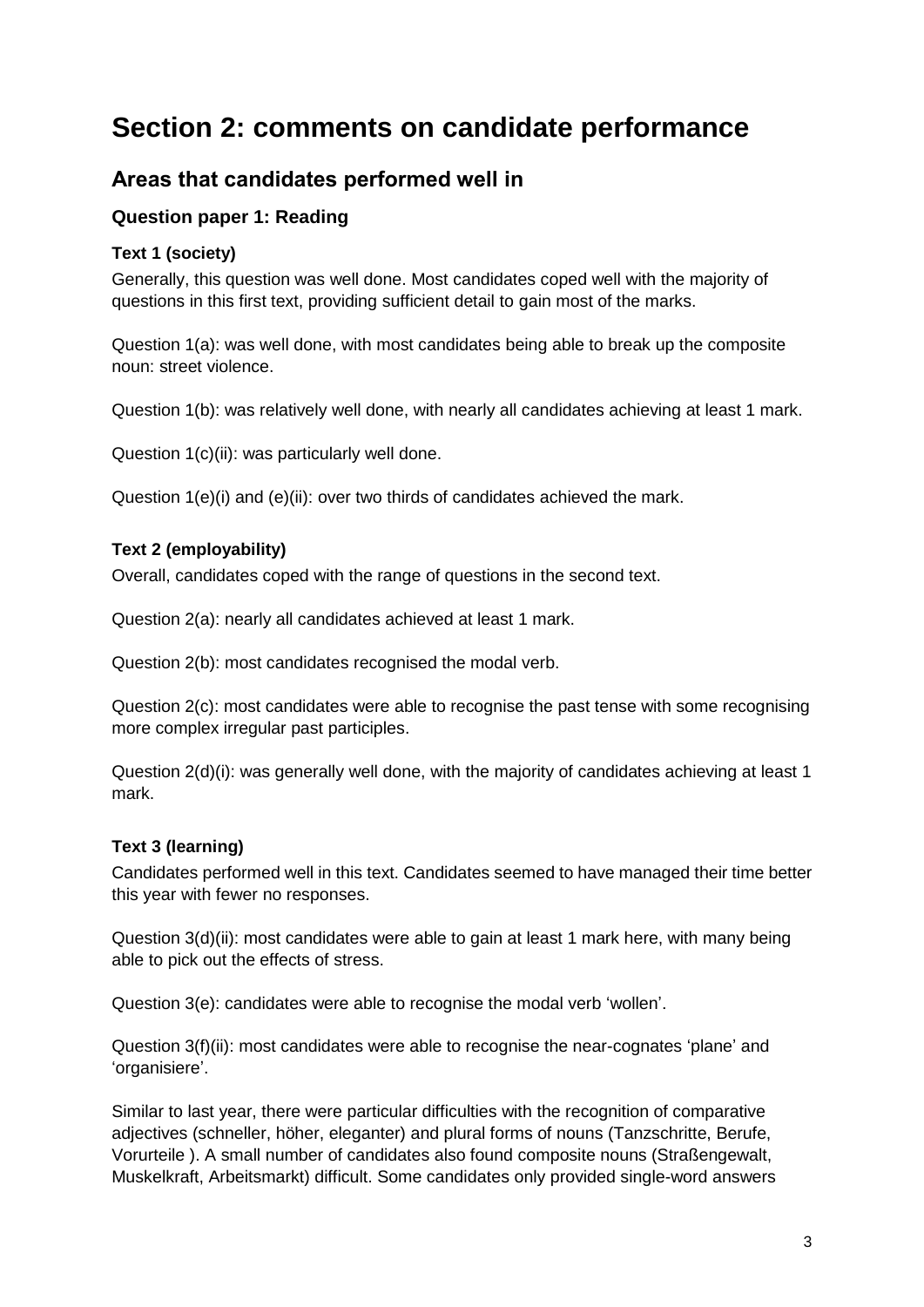and, as a result, did not provide sufficient detail to gain some of the marks. At this level, it is expected that candidates are able to provide detailed information or an extended answer. A few candidates did not choose the correct meaning from the dictionary which distorted their answer (for example 1(a), 1(e)(ii) and 2(e)) and in turn, did not answer the question.

#### **Question paper 1: Writing**

Nearly all candidates attempted the first four predictable bullet points, displaying a good range of vocabulary, grammatical structures and tenses. The majority of candidates seemed well prepared and confident in their writing.

#### **Question paper 2: Listening**

#### **Item 1: monologue**

Question 1(a): almost all candidates were able to identify that Max's parents only spoke German and that books and magazines cost too much.

Question 1(b): most candidates were able to provide at least one correct reason.

Question 1(c): most candidates were able to identify that Max wanted to be a sports journalist or that he wanted to work in the USA.

#### **Item 2: dialogue**

Question 2(a): most candidates were able to identify that Beate had been living in Germany for 10 years, or moved when she was 8.

Question 2(c): most candidates recognised that Beate's dad had a language barrier or that he had never learnt German at school.

Question 2(d): most candidates gained at least 1 mark in the true/false question.

Question 2(e): most candidates were able to point out that Beate was young when she moved and so had not made any close friends.

Question 2(g): the majority of candidates were able to recognise the near-cognate 'Grammatik'.

Some candidates struggled with composite nouns (Fernsehsendungen, Tageszeitung, Arbeitschancen) and a number were unable to recognise cognates and near-cognates (Magazine, Kollegen, USA). Most candidates coped well with the listening overall, while others almost got the correct answer but failed to provide sufficient detail required for the mark. Both item 1 and item 2 were generally well attempted.

It was clear that a number of candidates had isolated pieces of vocabulary and had then guessed the answer for some questions.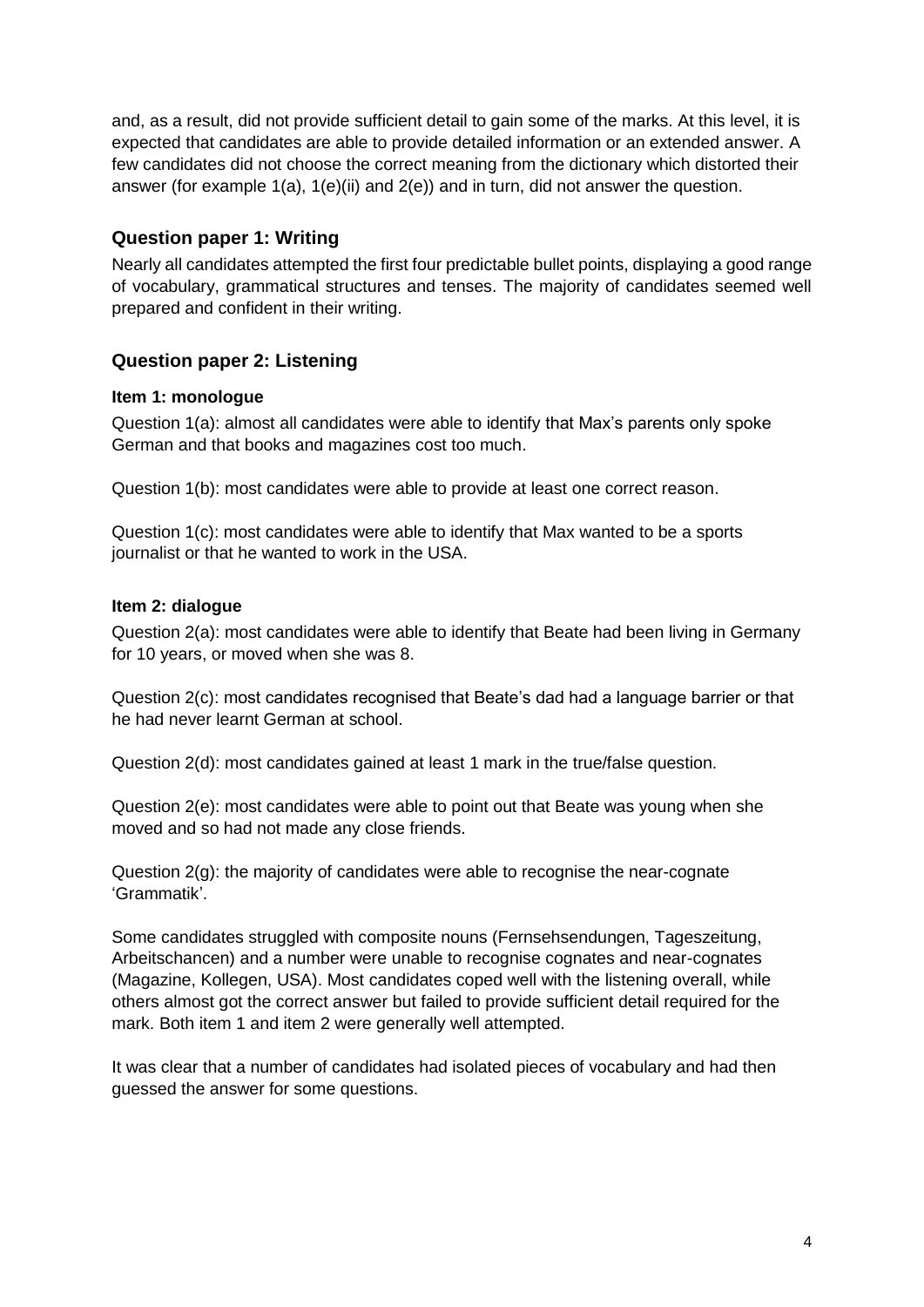#### **Assignment–writing**

Overall, candidates performed well in the assignment–writing. There were a range of interesting topics and most candidates were able to write in-depth about their chosen topic.

Most candidates were able to write at least 120 words and provided a structured text including an introduction and a conclusion. Most candidates were able to use conjunctions to help structure their texts and gave opinions as well as justifying them. There was a range of language and grammatical structures appropriate to National 5 German.

Some centres opted for all candidates to do the same topic, whereas other centres allowed candidates free choice. Overall, it was clear that the work submitted was conducted under the conditions set out in the course specification and understanding standards documents.

#### **Performance–talking**

Overall, candidates performed well in the talking performance.

In almost all cases, candidates performed more confidently in the presentation section of the performance–talking, with many well-structured and fluent performances. This section of the performance–talking provided an opportunity for candidates to show control of the language.

Overall, candidates performed well in the conversation section. They were able to sustain an interaction based on the same or related topic to the presentation context and then moved on to another context in the course of the conversation.

Where interlocutors used a wide variety of questions in the conversation section, this often helped candidates to avoid recycling the same language and structures from their presentations into their conversations.

### **Areas that candidates found demanding**

#### **Question paper 1: Reading**

Question 1(a): a significant number of candidates were unable to split up the composite noun or had used the meaning 'road' for 'Straße[n]'.

Question 1(c): more than half of candidates did not achieve the mark as they either missed out the idea of 'own' for 'eigen' or did not convey the idea of 'develop' for 'entwickeln'. Very few candidates conveyed the idea of 'pushing limits'.

Question 1(d): most candidates achieved at least 1 mark in this question as many were able to identify that it kept her fit. However, less than half of candidates were able to demonstrate the idea that 'she got to know' for 'kennen lernen'.

Question 1(e): a number of candidates mentioned 'discipline' but missed out the idea of 'mental'.

Question 2(a): a small number of candidates still ticked more than two boxes or left the answer blank.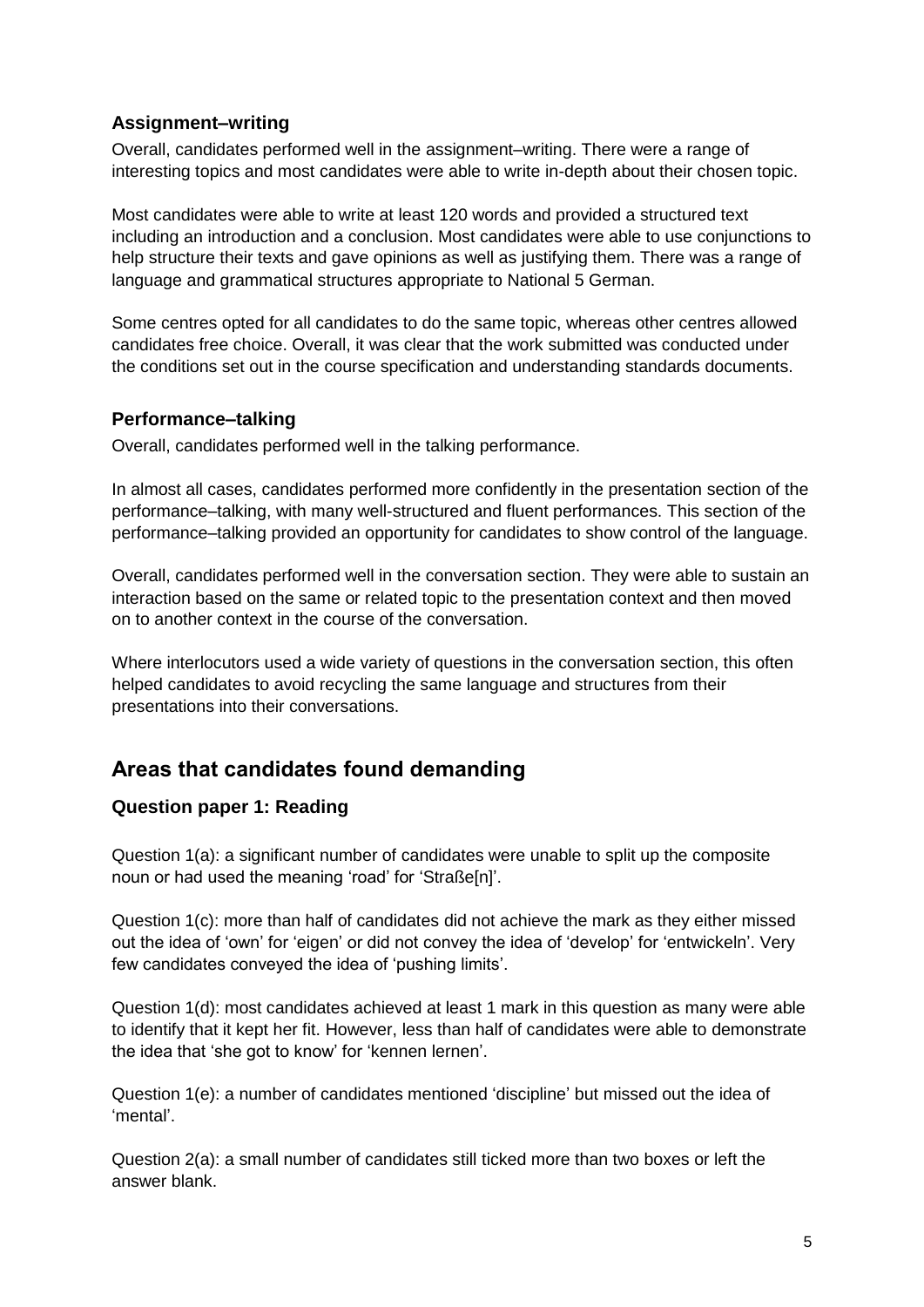Question 2(b): a considerable number of candidates were unable to identify the past tense and it was clear that they had looked up the nouns and had guessed, such as 'they went onto websites' or 'they looked it up on computers'.

Question 2(d): some candidates were unable to convey the idea of 'basteln' and a considerable number thought 'Geschichte' in this context meant 'history'.

Question 2(d)(ii): about a third of candidates did not achieve a mark here as they did not convey the idea that Karl now knew that it was the right job for him.

Question 2(e): two thirds of candidates were unable to convey that traditional opinions were being changed or that young people could start work without prejudice, with many mixing the word 'Vorurteile' with 'Vorteile'.

Question 3(a): few candidates were able to accurately convey 'immer mehr' and about a third of candidates were not able to identify 'young people' for 'Jugendliche'.

Question 3(b): a small number of candidates confused the idea that 'competition for jobs was increasing' with 'there was greater competition in the past'.

Question 3(c): a significant number of candidates thought the parents were helping their child with Maths and English, not that they were paying for a tutor.

Question 3(d): a small number of candidates thought that 'they wanted [Carolin] to do her best' instead of 'wanting the best for her'.

Question 3(f)(i): many candidates thought 'Klassenarbeiten' was 'class work' and a number of candidates missed out the idea of 'lots of'.

Question 3(f)(ii): some candidates did not provide enough detail to gain the mark.

Question  $3(q)$ : there was some evidence of dictionary misuse here and it was clear that some candidates did not understand the word 'Ernährung' and some candidates were too generic with answers like 'you need to stay healthy'.

#### **Question paper 1: Writing**

Most candidates attempted bullet points five and six in the writing question paper. The accuracy of the bullet points deteriorated significantly in the last two bullet points and a considerable number of candidates were unable to form basic sentences using two verbs. The result was unconjugated verbs and incorrect word order.

In the first four bullet points, it was evident that a growing number of candidates had not adequately prepared for these, despite the predictability. Some candidates did not provide a range of tenses and some had particular difficulty in forming the past tense. Other points of difficulty for some candidates were adjective endings, word order and verb agreement.

A small number of candidates had over-prepared the first four bullet points and it was clear that they did not always understand what they were writing. The language was so complicated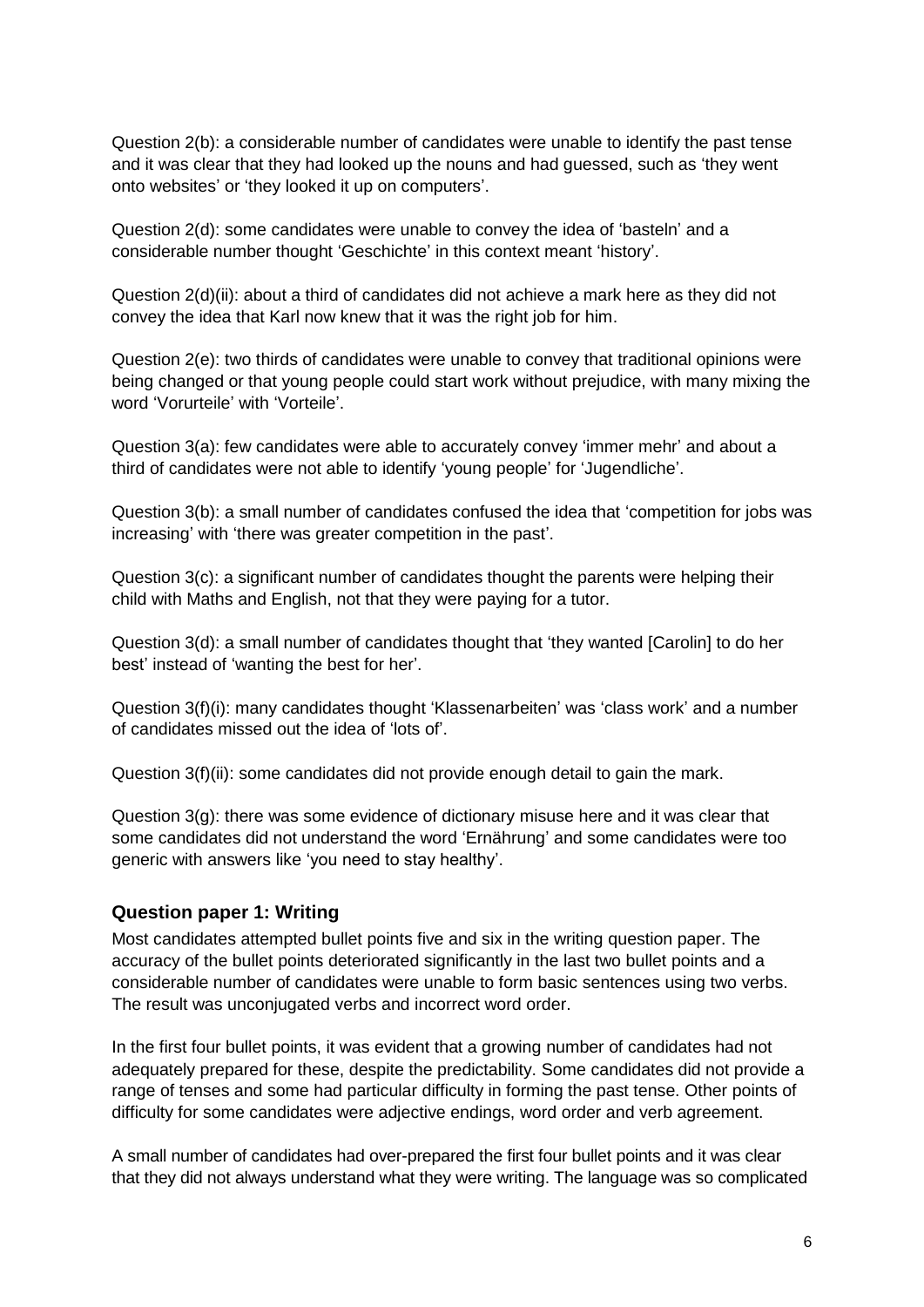in parts that some candidates were making errors which detracted from the overall impression of the marking, particularly where chunks of learned material were missed out.

Some centres are still encouraging pupils to write a formal introduction which is no longer necessary.

In bullet point three, a small number of candidates were writing about free-time activities with no mention of skills and qualities. Free-time activities are often mentioned without any relevance to the job, for example going to the cinema and their favourite types of films. It is important to remember that the bullet point is looking for information on skills and interests which make the candidate right for the job.

In bullet point six, some candidates made too tenuous links to the reasons they want to work in Germany, despite the bullet point being specific.

#### **Question paper 2: Listening**

#### **Item 1: monologue**

Question 1(b): a number of candidates guessed with answers like 'watching films/movies in English'.

Question 1(c): the question was simplified in the marking instruction as a considerable number of candidates were able to understand the idea that he wanted to be a sports journalist in the USA.

Question 1(d): very few candidates picked out the word 'newspaper'..

Question 1(e): many candidates guessed the answer and made generic references to the advantages of learning a language. Less than half the candidates were able to convey 'kennen lernen' or were unable to split the composite noun 'Arbeitschancen'.

#### **Item 2: dialogue**

Question 2(a): a small number of candidates misheard 'vor zehn Jahren' as '14 years ago' or negated their answer with an incorrect number: 'She moved 10 years ago when she was two'.

Question 2(b): a significant number of candidates did not understand that her mum's native language was German. Some candidates said that her mum lived in Austria or came from Germany. Only a small number were able to recognise that she was [almost] bilingual.

Question 2(c): some candidates did not recognise 'Ungarn' as 'Hungary', despite it being given in the introductory sentence.

Question 2(d): only a small number of candidates achieved both of the available marks here. Candidates seemed to be thrown by the second point and had not heard 'aber das sind nicht so viele'.

Question 2(e): some candidates did not understand the idea that they were neighbours who lived nearby. Most understood that they saw each other every day, but missed the idea of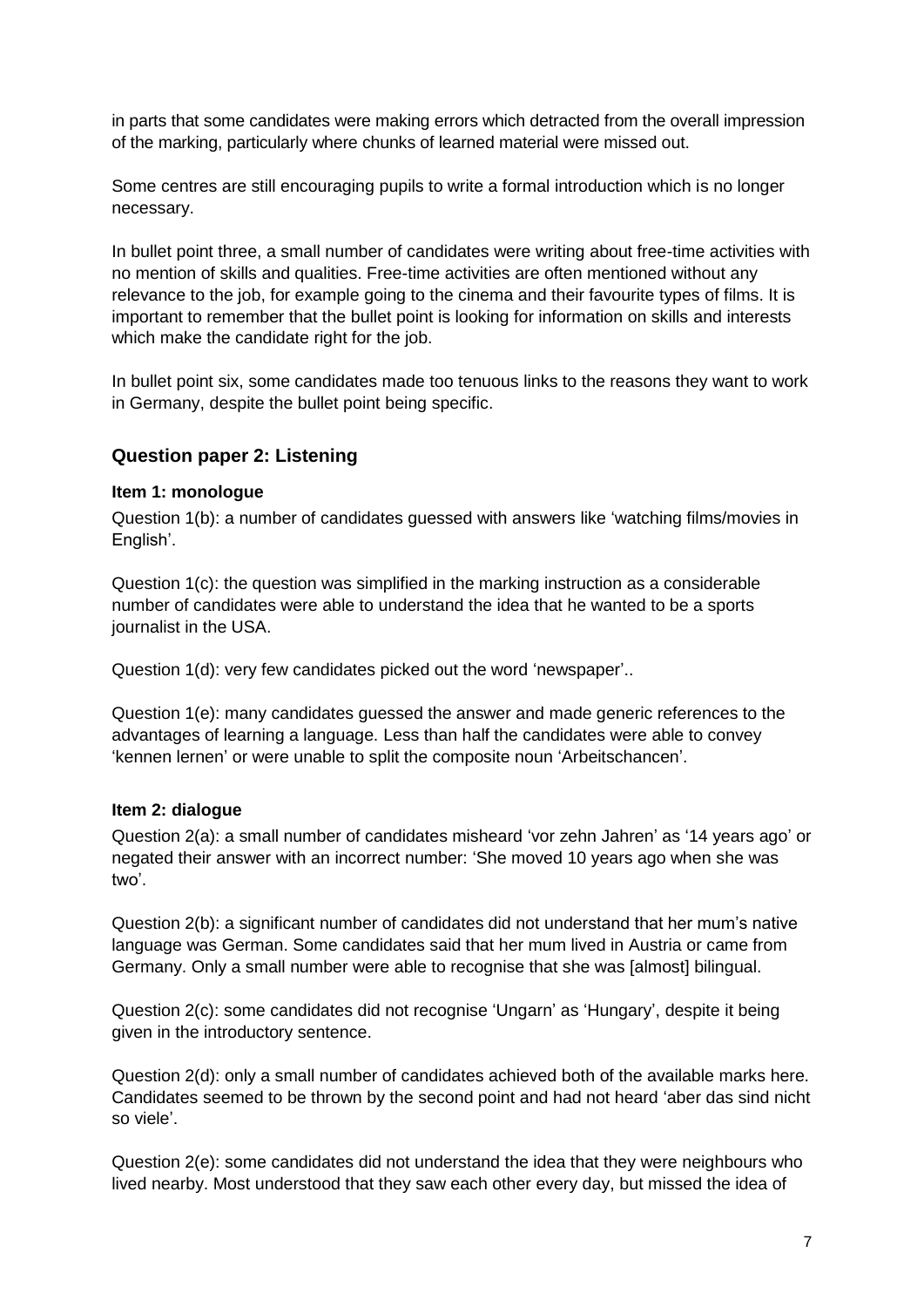before and after school. There were many misunderstandings or guesses, for example 'they have the same interests' or 'they are in the same class'.

Question 2(f): just under half of candidates did not recognise that he worked alone or did not work with colleagues.

#### **Assignment–writing**

The assignment–writing was developed to allow candidates to write in-depth about one topic. A small number of centres had encouraged candidates to write about a range of topics, which did not allow candidates to provide sufficient detail about a particular topic.

A number of candidates did not provide a title, provided a title in English, or a title that was not appropriate for the text that they had written, for example 'Holidays' or "German writing 2<sup>nd</sup> draft'.

A number of candidates had chosen a film study as part of their assignment. Sometimes these were unsuccessful as the language required to write about such complex ideas was far beyond the ability of the candidates.

Some candidates wrote well below the 120-word minimum, and some texts were written as single paragraphs.

A number of texts were basic and very repetitive. Basic grammatical concepts caused some candidates problems, for example capitalising nouns, verb endings, word order and basic inversion. It is important for centres to follow the advice given in the understanding standard packs and the course support notes.

#### **Performance–talking**

#### **Presentation**

In the presentation, a small number of candidates struggled with the complexity of the language of the topic they had chosen.

A few presentations were significantly long or short and this affected the candidates' performances.

#### **Conversation**

A few conversations were unnecessarily long or significantly short which affected the candidates' performances.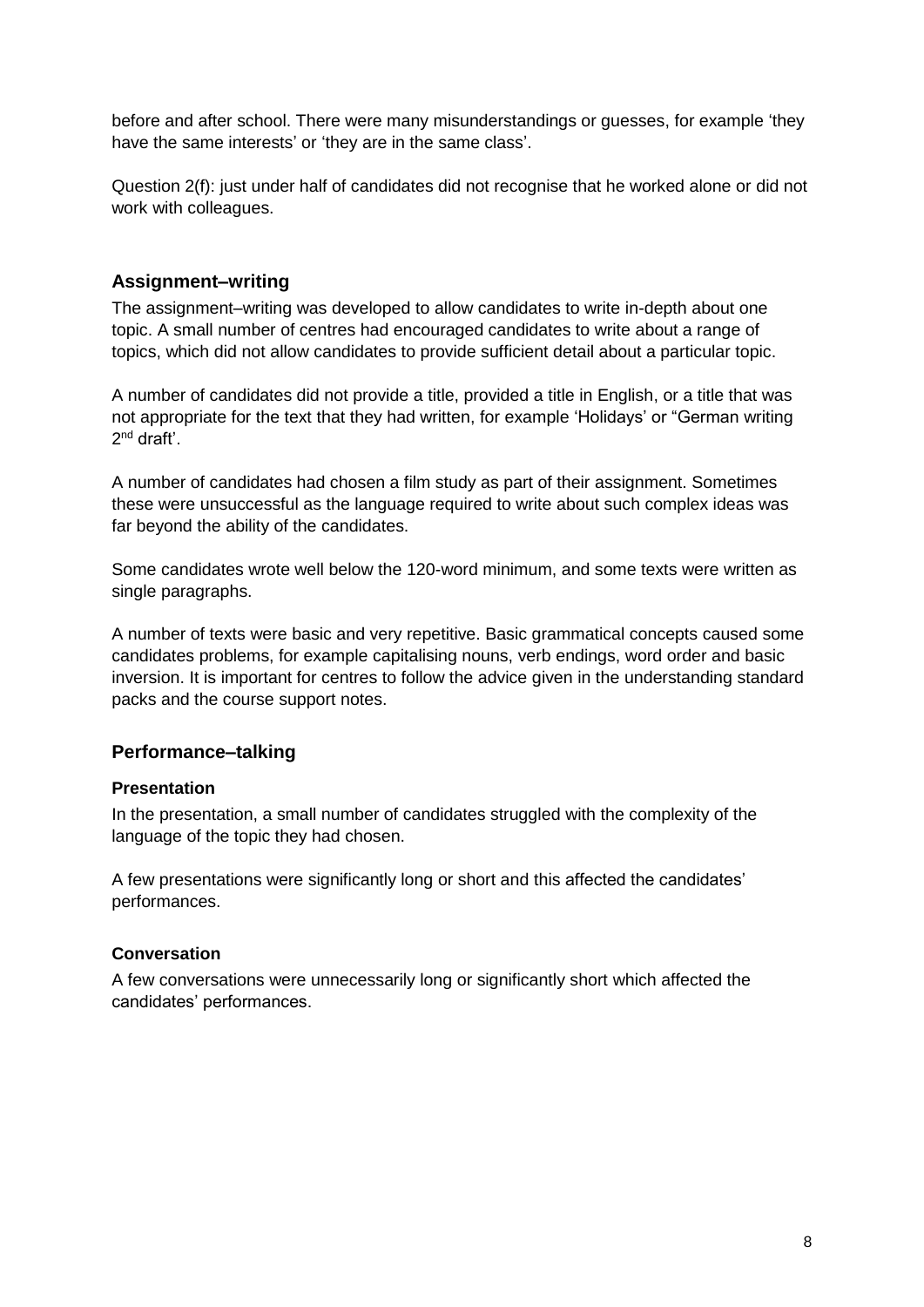## **Section 3: preparing candidates for future assessment**

#### **Question paper 1: Reading**

Some candidates did not provide sufficient detail to gain the marks available. Candidates should be guided by the marks awarded for each question and should provide as much detail as they have understood. It is important to note that it is rare for a single word answer to be sufficient detail at National 5. It may be worth advising candidates to look at what comes before and what comes after to ensure that all the necessary detail is included.

Centres should encourage dictionary skill practice to allow candidates to select the most appropriate translations in the context of the text. It is also important that candidate responses answer the question being asked. It may be worthwhile reminding candidates that the information comes in a chronological order and the questions include hooks to support the candidate throughout the text.

Candidates should be familiar with a range of grammatical structures as outlined in the productive grammar grid at National 5. This should assist them in identifying the relationship between the words in the sentence, including the tense if there is more than one verb in the sentence. Comparative adjectives and composite nouns are common features at National 5. The tense of the question should give candidates a good idea of the tense they should be using in their response.

Although the extraneous rule no longer applies, candidates should be discouraged from giving additional information that is not related to the text or the question, as this could negate any correct information and they could therefore lose the marks gained for correct information.

Candidates should be encouraged to read each question carefully and highlight or underline key words to help them find the correct answer in the text. They should also be encouraged to write in bullet points containing the relevant information. It may also be useful to encourage candidates to read the question and their answer at the end of the paper to ensure that the question has been answered and what they have written in English makes sense.

#### **Question paper 1: Writing**

It should be made clear to candidates that no formal introduction or conclusion is required, as many candidates struggled to provide these accurately.

Centres should advise candidates that for bullet point three, the information should be relevant to the job. A number of candidates had written about their free-time, but not mentioned any skills. It is important to remember the context of the paper: that it is a job application.

In bullet point four, some candidates chose to write in the present tense, which limited the range of tenses in the piece overall. Candidates should try to showcase a range of tenses accurately to achieve the best possible mark.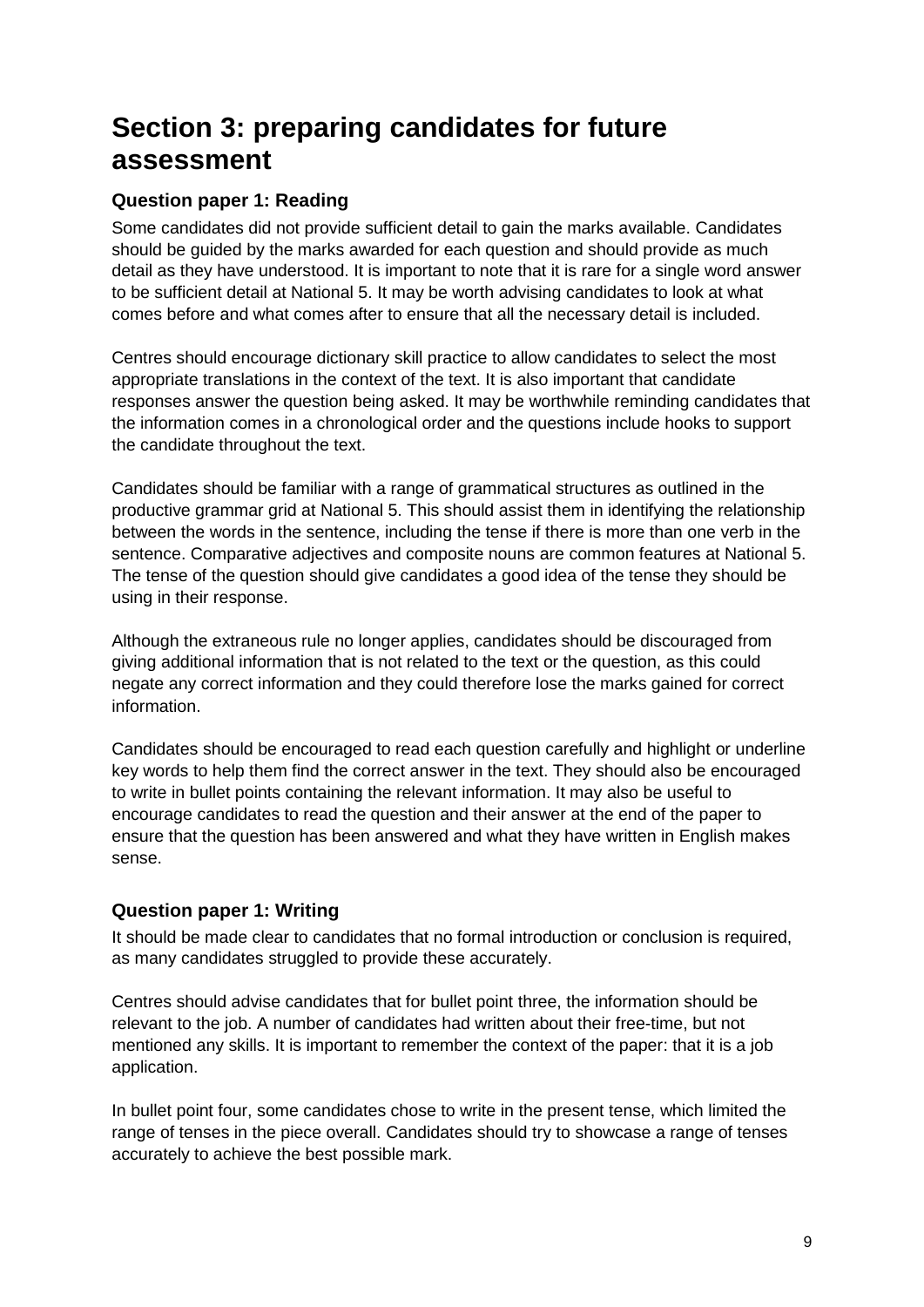For the unpredictable bullet points, candidates should have the opportunity to practice a range of these and it may be worthwhile looking to other languages for ideas.

It is important that candidates attempt all six bullet points to ensure that they have written enough, as this can have an impact on their overall mark.

Candidates should check that all bullet points have been covered, and use their dictionary to check the accuracy of what they have written. Centres should concentrate on a range of productive grammar skills, including how to form questions. Centres should also make candidates aware of the marking criteria so that candidates know what is expected of them in this paper to achieve a high a mark as possible.

#### **Question paper 2: Listening**

In the listening question paper, candidates should be guided by the number of marks awarded for each question to ensure that sufficient detail is provided. It is important to note that it is rare for a single word answer to be sufficient detail at National 5, for example a country on its own would not be sufficient detail.

Candidates should revisit some basic vocabulary, for example countries, numbers, weather expressions and question words to ensure that sufficient detail is provided.

It is also vital that candidates read the introduction and are aware of the context.

Candidates should be discouraged from providing a range of alternative answers using oblique lines (/), as some candidates lost marks if it was not clear what their answer was or if the two answers contradicted each other.

Candidates need to be careful to provide accurate answers. A small number of candidates negated the correct answer by providing additional information which was incorrect.

Candidates should read the questions carefully. Highlighting key words can help them structure the text. Centres should also encourage candidates to write in bullet points and to score out any notes with a single line. Some candidates took extensive notes and this practice should be encouraged through continued practice in class. Notes should be confined to the side of the paper. Some candidates drew a line down the middle of the paper which made it more difficult for markers to find the correct answers.

Candidates hear both the monologue and the dialogue three times and should be encouraged to use the third time to check the accuracy of what they have written.

#### **Assignment–writing**

Candidates should be encouraged to write about a single topic or context. This will allow them to provide more detailed information on one topic. Candidates should be discouraged from writing about a range of topics or including information that is not relevant to the topic.

It is important that all candidates choose an appropriate title for their assignment and this should be written in German. They should only choose one context for their piece of writing.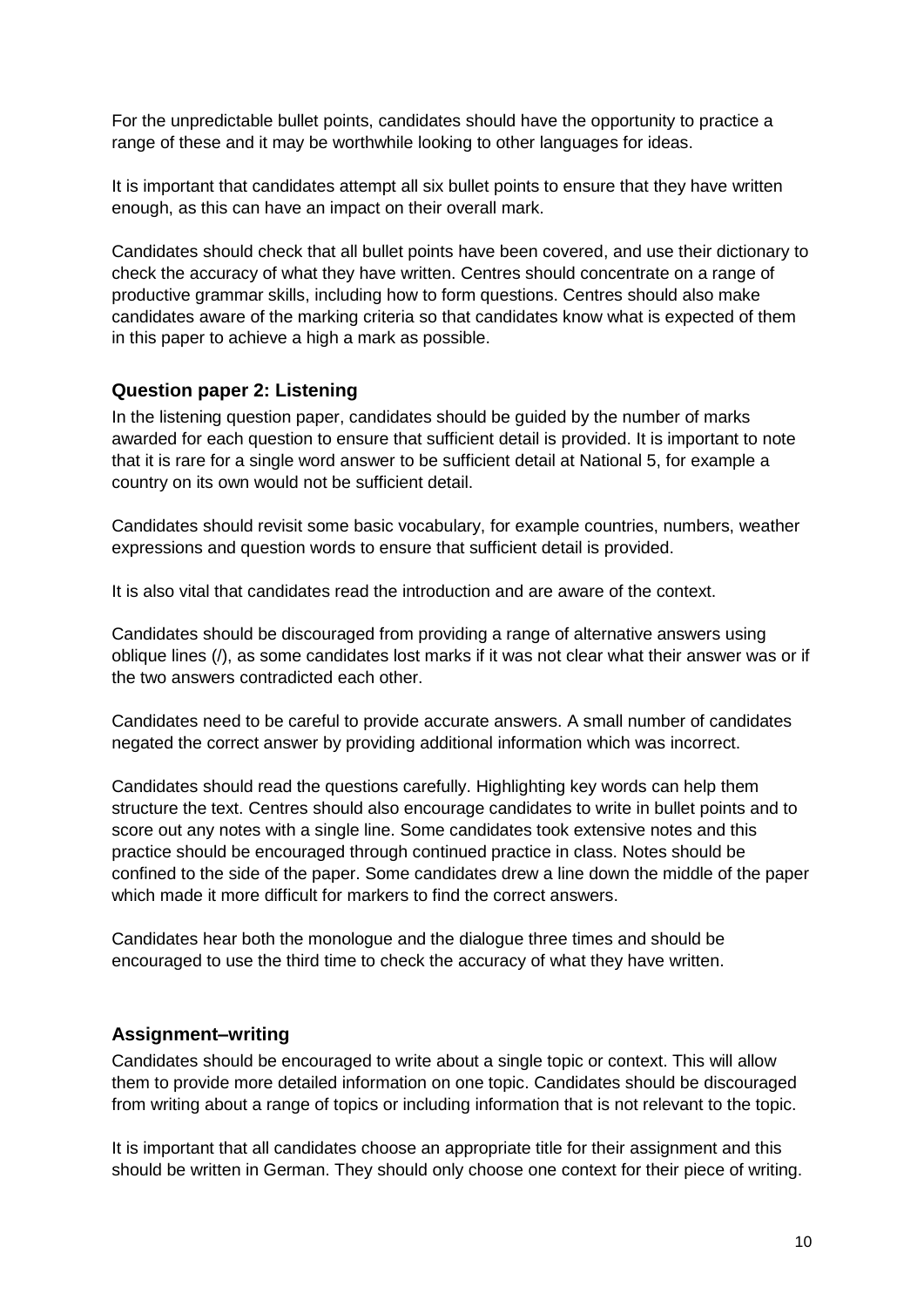Candidates should be encouraged to structure their texts with a clear introduction and conclusion and use conjunctions and linking phrases to structure their writing. It would also be useful if candidates provide a word count at the end of their texts.

Centres should guide candidates away from choosing a topic that is beyond their linguistic capabilities. If the candidate opts to do a film study, then it would be appropriate to focus on, for example, the portrayal of a character, how others see him or her, mention the main themes and whether or not they enjoyed the film. It is advised to steer away from complex analyses which is generally beyond the ability of National 5 candidates.

Candidates should avoid listing or repetitive language. As already mentioned, candidates should move beyond providing names, ages and physical descriptions when talking about family and friends or listing what they eat every day.

Candidates should be encouraged to look at the productive grammar grid and ensure that they cover a range of vocabulary and grammatical structures.

At National 5 German, it is expected that candidates can use detailed language and give opinions and reasons. Candidates should be made aware of the marking criteria so that they know what is expected of them in this paper to achieve a high mark. Candidates should be encouraged to use a range of tenses (where appropriate) and include examples of inversion and subordinate clauses.

#### **Performance–talking**

Care must be taken to provide candidates with every opportunity for personalisation and choice, especially where there are large numbers of candidates, or where candidates are being taught in bi-level groups.

In terms of the recommended duration of the performance–talking, centres are advised to refer to the National 5 Modern Languages Course Specification.

Interlocutors should ask questions in the conversation which follow on naturally from the presentation topic chosen by candidates, as recommended in the course specification. Making a natural link between the topic chosen by the candidate for their presentation and the beginning of the conversation is good practice. Interlocutors should ensure they do not start the conversation with a question unrelated to the presentation, as this does not aid the natural flow of the conversation.

Referring to other topics in the course of the conversation allows for personalisation and choice. Interlocutors should move on naturally to other topics thereby allowing the candidates to demonstrate a variety of language. Interlocutors should ensure they do not ask questions which lead to candidates repeating parts of their presentation in their answers. Interlocutors should therefore try to avoid asking questions about items that candidates have already addressed in the presentation.

Centres should ensure they are not overly prescriptive in preparing candidates for the conversation. Conversations should be as spontaneous as possible for the level assessed. It is recommended that centres ask a range of questions adapted to the responses of each candidate, rather than asking the same questions to all candidates. A wider variety of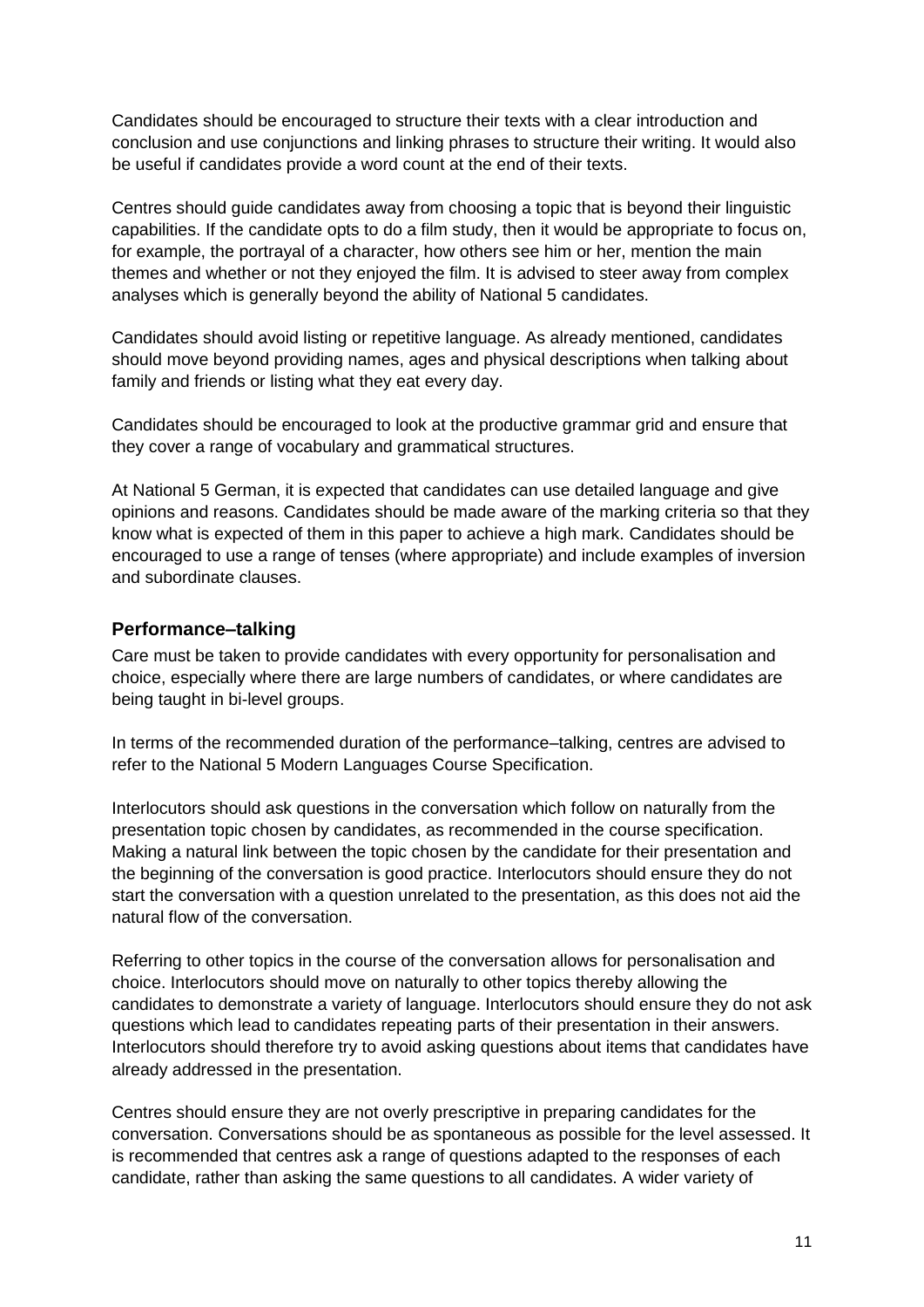questions in the conversation can aid candidates to develop strategies to cope with the unexpected.

Some candidates gave what appeared to be short, 'mini-presentation' answers in the conversation. While candidates may wish to prepare language and phrases for topic-related questions, centres are encouraged to continue to put open-ended questions to candidates, which can elicit detailed language in the answers.

Centres are also encouraged to put a variety of questions to their candidates, even where the same or similar topics have been selected by candidates from within the same centre. In turn, this provides for personalisation and choice and provides scope for candidates to produce a more varied conversation.

At times, there was evidence of the interlocutor talking too much in the course of the discussion with the candidate. Assessors should be aware of this and not go into lengthy answers if asked a question by the candidate.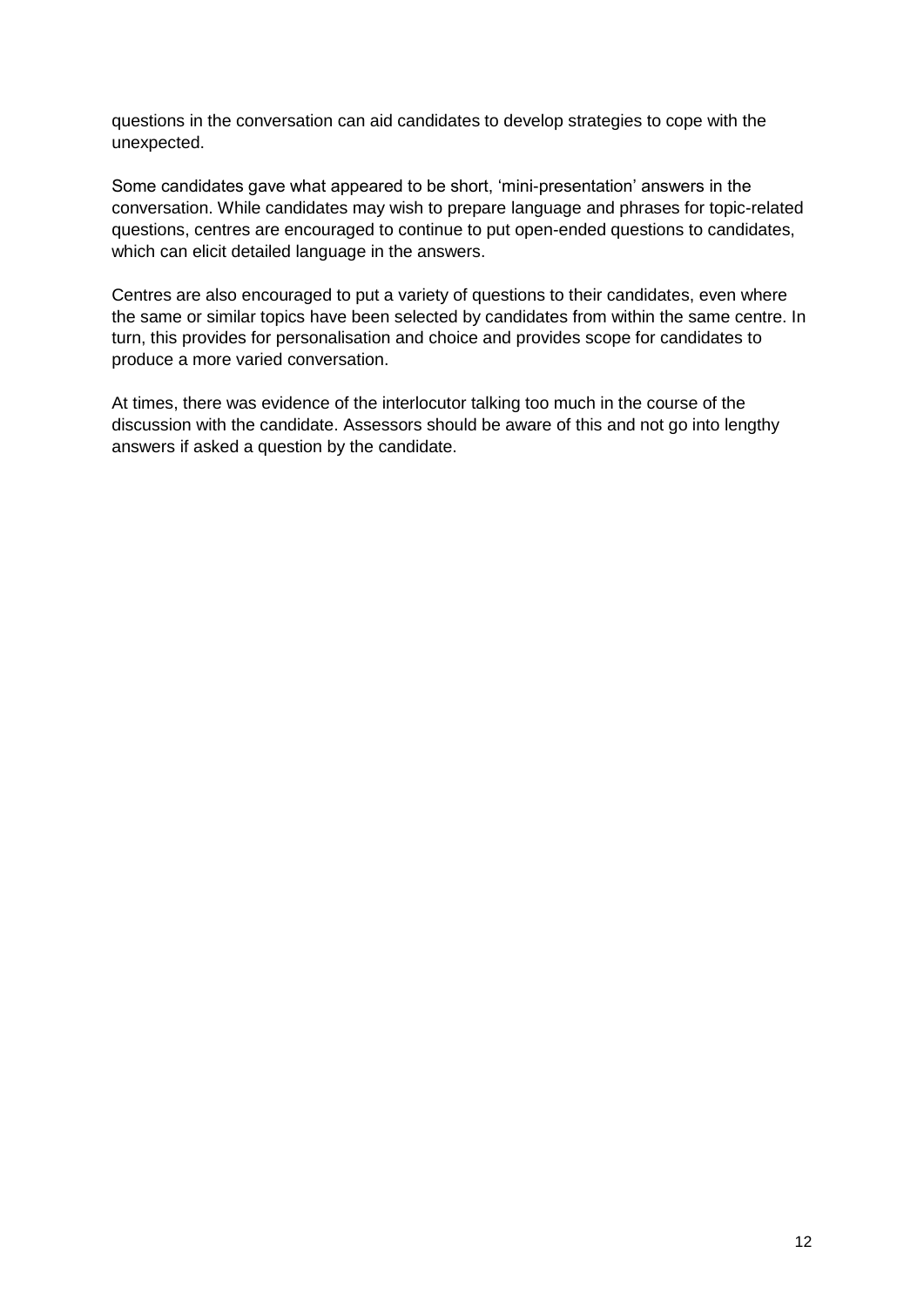## **Grade boundary and statistical information:**

### **Statistical information: update on courses**

| Number of resulted entries in 2018 | 1859 |  |  |
|------------------------------------|------|--|--|
|                                    |      |  |  |
| Number of resulted entries in 2019 | 1805 |  |  |

## **Statistical information: performance of candidates**

**Distribution of course awards including grade boundaries**

| <b>Distribution of</b><br>course awards | <b>Percentage</b> | <b>Cumulative %</b> | Number of<br>candidates | <b>Lowest mark</b> |
|-----------------------------------------|-------------------|---------------------|-------------------------|--------------------|
| <b>Maximum mark</b>                     |                   |                     |                         |                    |
| A                                       | 54.3%             | 54.3%               | 981                     | 86                 |
| В                                       | 17.8%             | 72.2%               | 322                     | 74                 |
| C                                       | 14.0%             | 86.2%               | 253                     | 62                 |
| D                                       | 9.6%              | 95.8%               | 173                     | 50                 |
| No award                                | 4.2%              |                     | 76                      |                    |